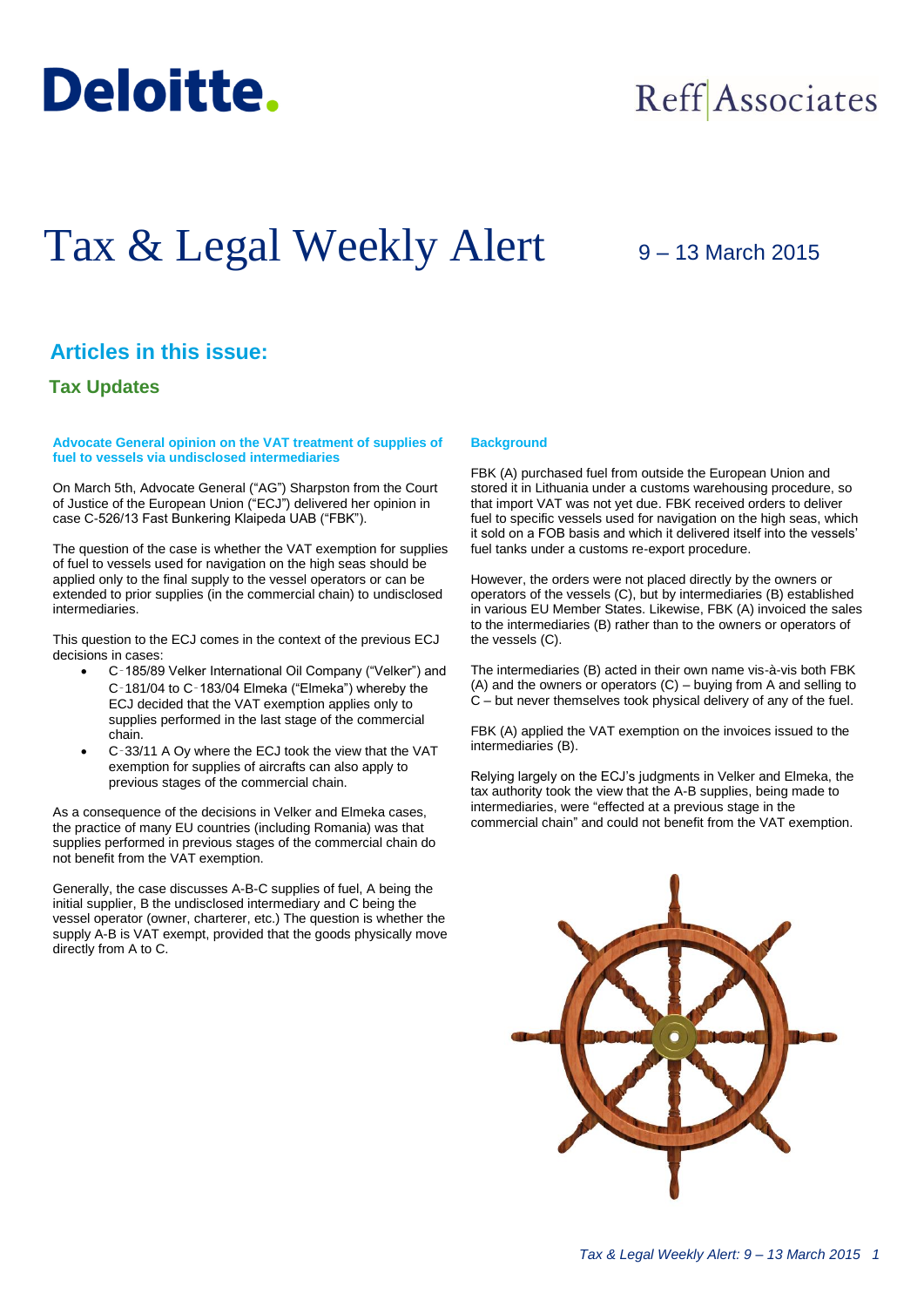### **Points made by the Advocate General**

The AG took the view that the facts of FBK case are different from those in Velker and Elmeka cases. In Velker, the legal ownership of the fuel was transferred before the delivery to the operator of the vessels (C). In FBK's case, the legal ownership could change hands only once the fuel had been delivered, since it was only then that the quantity delivered could be determined and invoiced.

In this context, the AG analysed the concept of supply of goods for VAT purposes, i.e. the transfer of the right to dispose of the tangible property as owner. The AG took into account the stage (moment) when the right to dispose of the fuel as owner is transferred since that stage (moment) – which is decisive in terms of VAT treatment – does not necessarily coincide with the transfer of legal ownership.

The AG was of the opinion that the VAT exemption can apply only if the transfer of the right to dispose of the fuel from FBK (A) took place when the fuel was loaded in the vessels' tanks (C). Otherwise, i.e. if the intermediary (B) takes economic ownership of the fuel before effectively being loaded in the vessels' tanks, then the VAT exemption is not applicable (a case similar to Velker).

### **Conclusion**

The AG's conclusion was that the VAT exemption provided at Article 148(a) of the VAT Directive should apply to both the supply to the vessel operator (B-C), as well as to any other intermediate transactions (A-B) which do not include the disposing of the goods as owners.

#### **Our view / Practical aspects**

In Romania, based on the Velker and Elmeka cases, the existing practice is that the VAT exemption applies only to supplies in the last stage of the commercial chain (B-C).

If the ECJ follows the opinion of the AG, this practice will have to change.

Facts and circumstances of each case will be central in the analysis since the key differentiator (compared to Velker) is the moment (stage of commercial chain) when transfer of the right to dispose of the fuel as owner takes place.

The change will not affect only supplies of navigation fuel, but also supplies of aviation fuel (i.e. supplies of fuel to aircrafts used by airliners operating for rewards chiefly on international routes). Although the VAT exemption for supplies to vessels is based on a different paragraph of the law than the VAT exemption for supplies to aircrafts, these exemptions follow the same principles (and they are regarded as such by the ECJ).

**Please do not hesitate to contact us if any clarification is needed:**

**[Pieter Wessel](mailto:pwessel@deloittece.com)** Partner +40 21 207 52 42